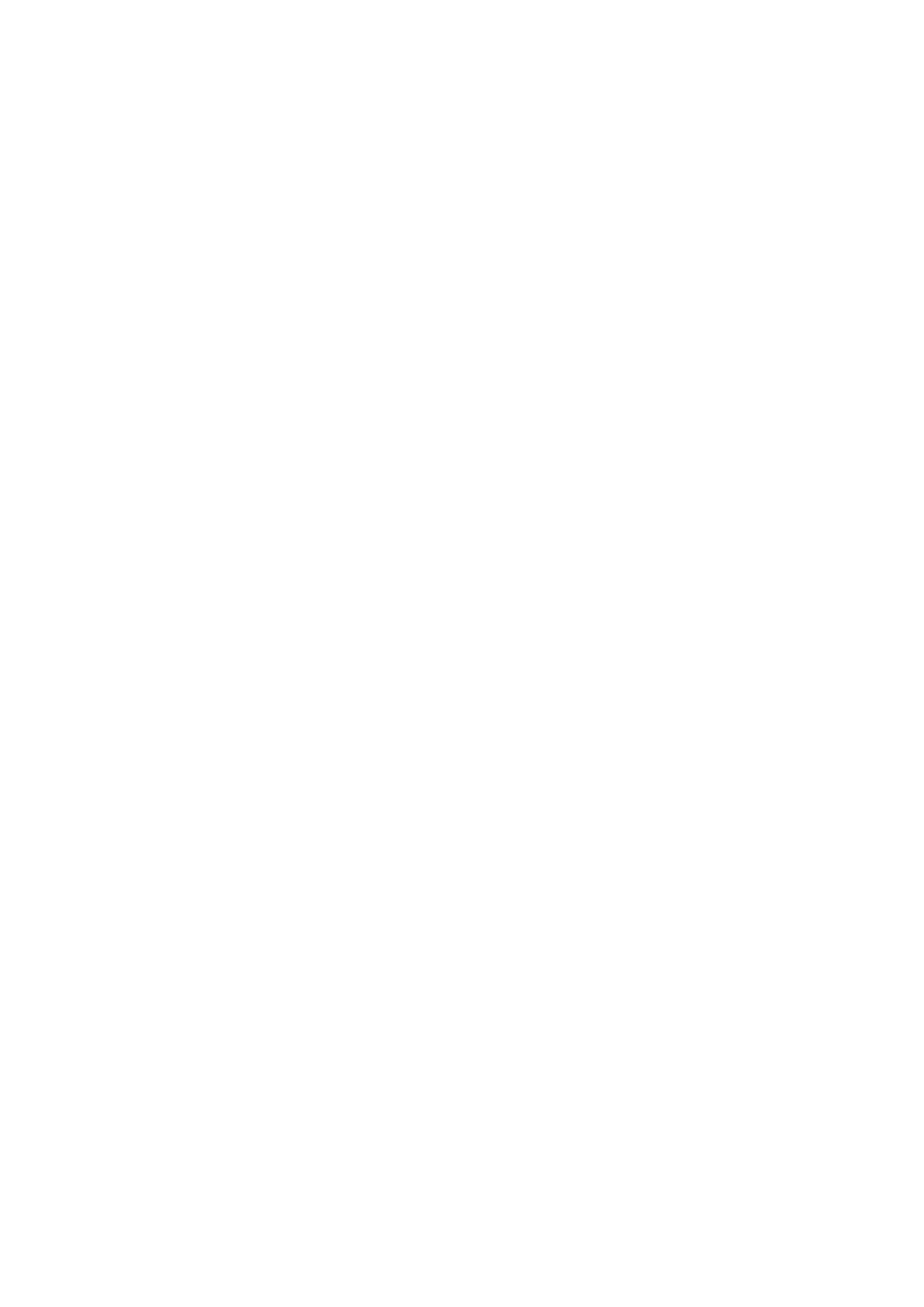

# **POLICY: REASONABLE ADJUSTMENTS**

All reference to 'we', 'our' or 'us' in this Policy should be read as meaning Sandbourne Housing Association.

A reasonable adjustment is a physical change or a change to working practice to avoid or correct a disadvantage to a person with a disability.

# **1. Purpose and aim of the Policy**

- 1.1 We are committed to ensuring that disabled people are not disadvantaged in accessing our services. To achieve this, we will make reasonable adjustments for disabled people. This policy does not seek to explain how we will approach every situation, it is intended as a general statement of our policy and:
- 1.1.1 confirms our commitment to improving accessibility for everybody that we deal with
- 1.1.2 sets out some of the basic principles of our commitment to provide reasonable adjustments for disabled people
- 1.1.3 sets out the factors that we will take into account in dealing with requests for reasonable adjustments.
- 1.2 Many of the arrangements that we offer for disabled people can also be made available for those who do not have disabilities. For example, provision of documents in larger font than our usual font.
- 1.3 This policy applies to all our customers.

# **2. The Equality Act 2010**

- 2.1 The Equality Act 2010 (the Act) provides a legislative framework to protect the rights of individuals and to advance equality of opportunity for all. Although not specifically listed as a public body under the Act, as an employer, and as a provider of services to the public, we commit to comply with the provisions for public bodies under the Act.
- 2.2 Under the Act the legal duty to make reasonable adjustments arises in three circumstances:
- 2.2.1 Where there is a provision, criterion or practice which puts a disabled person at a substantial disadvantage in relation to a relevant matter in comparison with persons who are not disabled.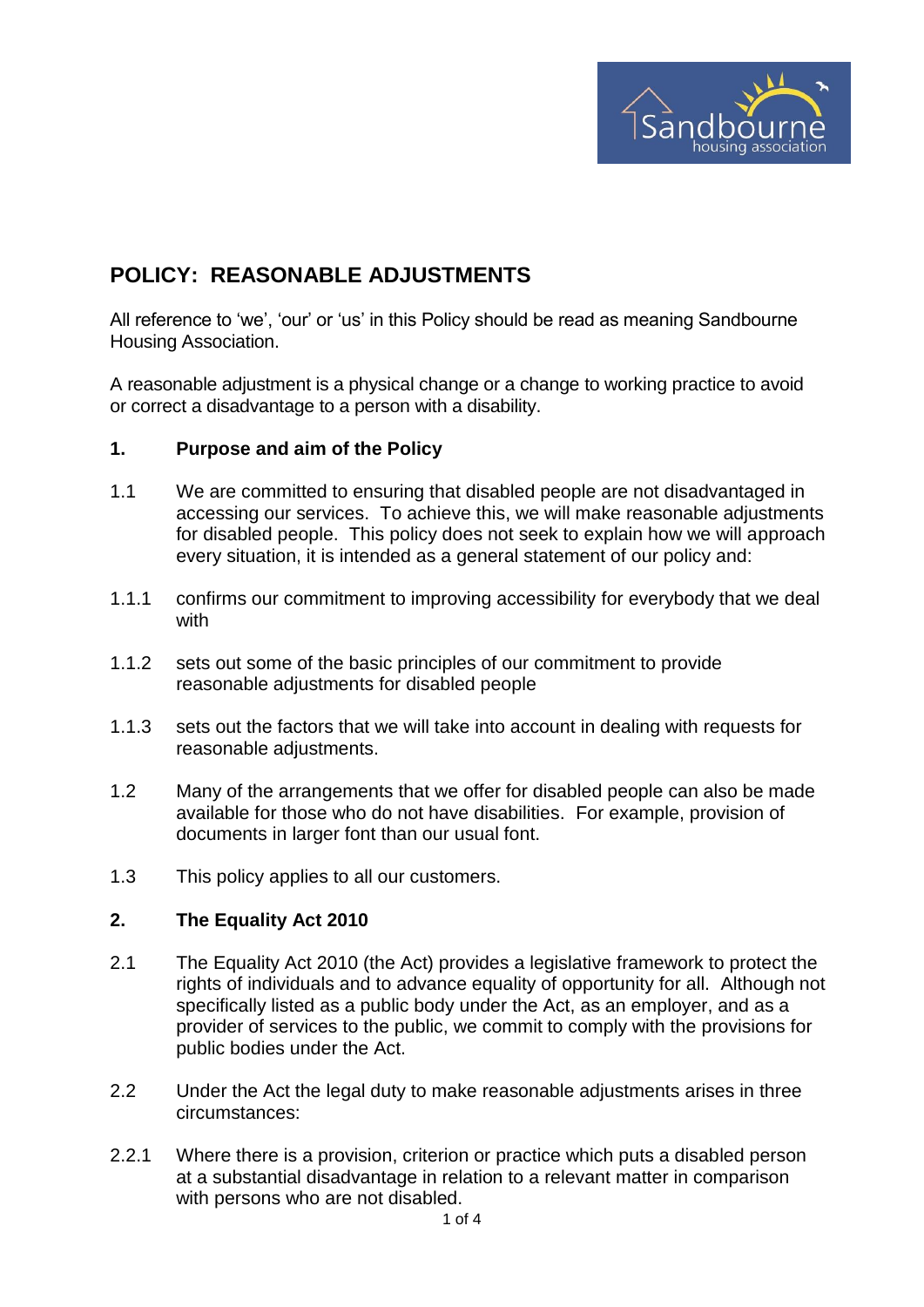- 2.2.2 Where a physical feature puts a disabled person at a substantial disadvantage in comparison with persons who are not disabled.
- 2.2.3 Where a disabled person would, but for the provision of an auxiliary aid, be put at a substantial disadvantage in comparison with persons who are not disabled.
- 2.3 Substantial disadvantage is defined in the Equality Act 2010 s.212(1) as 'more than minor or trivial'.

# **3. What is a reasonable adjustment?**

- 3.1 To make an adjustment means to make a physical change to premises or to change work practices to avoid or correct the disadvantage to a person with a disability.
- 3.2 Examples of this include:
- 3.2.1 allowing more time than we would usually for someone to provide information that we need; or
- 3.2.2 providing specialist equipment or additional support such as a sign language interpreter for a meeting or event.

# **4. Requesting reasonable adjustments**

- 4.1 We will let people know that we can provide reasonable adjustments for example in the following ways:
- 4.1.1 By including a paragraph in written communications (eg acknowledgement letters).
- 4.1.2 By including a note on our published documents indicating that we can provide the document in an alternative format on request.
- 4.1.3 By publishing our policy on our website.
- 4.1.4 By working with key representative groups and others to raise awareness of this policy.

# **5. Types of reasonable adjustment we can offer**

- 5.1 There is no definitive or prescribed list of reasonable adjustments; the adjustment will depend on the individual's needs. We will discuss the requirements with the person concerned and seek to reach agreement on what may be reasonable in the circumstances. We will not make assumptions about whether a disabled person requires any reasonable adjustments or about what those adjustments should be.
- 5.2 Some examples of the adjustments that staff can make include:
- 5.2.1 provision of some auxiliary aids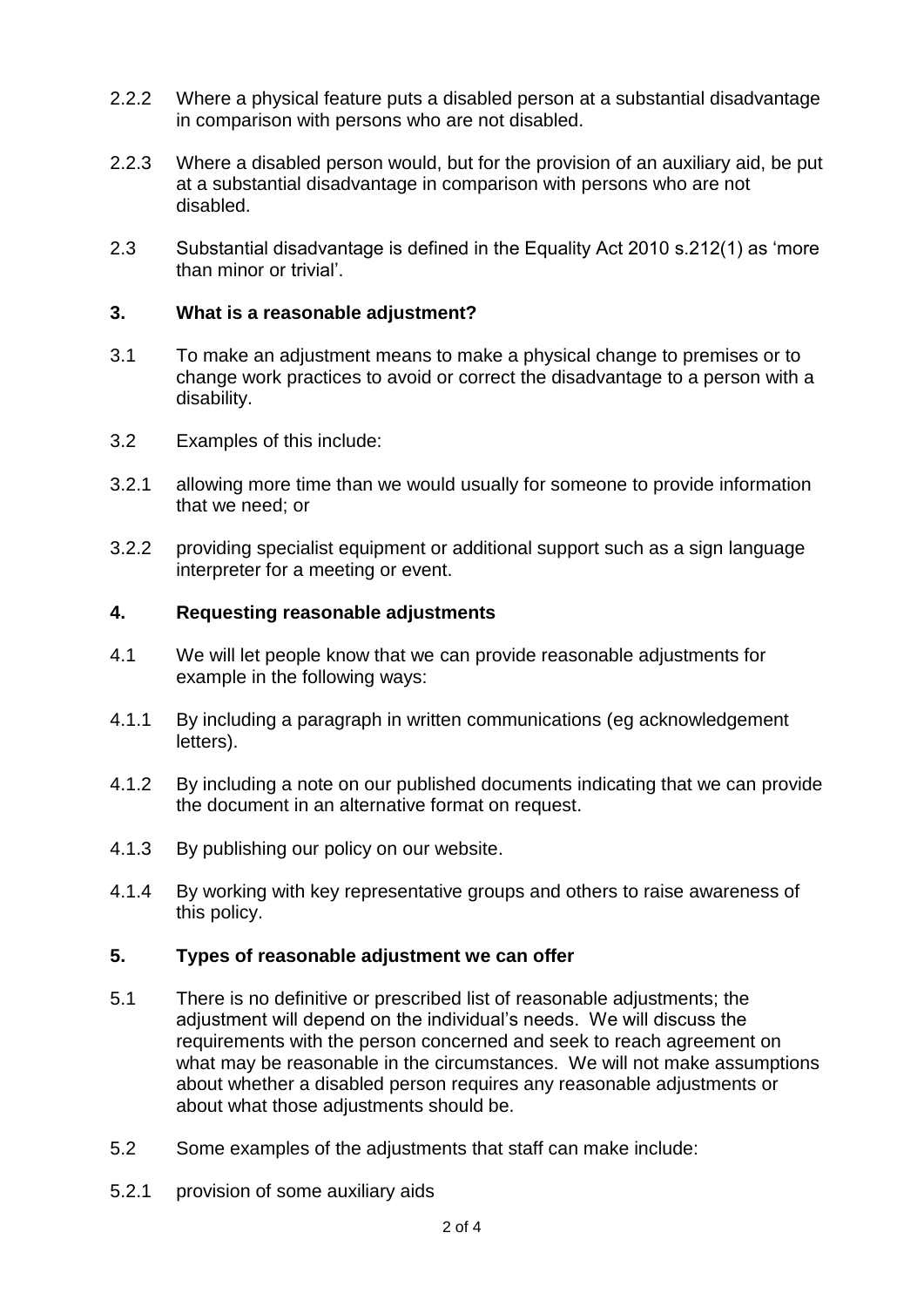- 5.2.2 provision of information in appropriate alternative formats (eg large print, Braille, coloured paper etc)
- 5.2.3 extension of time limits (where it is lawful to do so)
- 5.2.4 use of alternative forms of communication such as email or telephone in preference to hard copy letters
- 5.2.5 communication through a representative or intermediary
- 5.2.6 rest or comfort breaks in meetings.

### **6. Our response to requests for reasonable adjustments**

6.1 In the majority of cases we will be able to agree and deliver the required reasonable adjustment with a minimum of delay. In some cases, we may need to consider in more detail how best to overcome the difficulty a disabled person is experiencing or seek advice from expert disability organisations that can assist with signposting and other forms of support.

### **7. How do we decide what is reasonable?**

- 7.1 The Equality Act does not define what is 'reasonable' but guidance from the Equality and Human Rights Commission suggest that the most relevant factors are:
- 7.1.1 The effectiveness of the adjustment(s) in preventing or reducing the disadvantage for the disabled person.
- 7.1.2 The practicality of us making the adjustments.
- 7.1.3 The availability of our resources including external assistance and finance.
- 7.1.4 Any disruption to the service that making the adjustment may cause.
- 7.2 Effectiveness
- 7.2.1 The adjustment should be designed to fully address the disadvantage it is meant to overcome. For example, providing an audio version of documents may not properly overcome the barriers faced by the disabled person if there are other requirements that need to be overcome, for example the customer also has a hearing impairment.
- 7.3 Practicality
- 7.3.1 For example, it may not be possible for us to provide additional time to customers if there are legislative deadlines to meet.
- 7.4 Resources
- 7.4.1 For an adjustment to be reasonable, it should be effective. However, it is important to remember that an adjustment which is deemed effective, may not